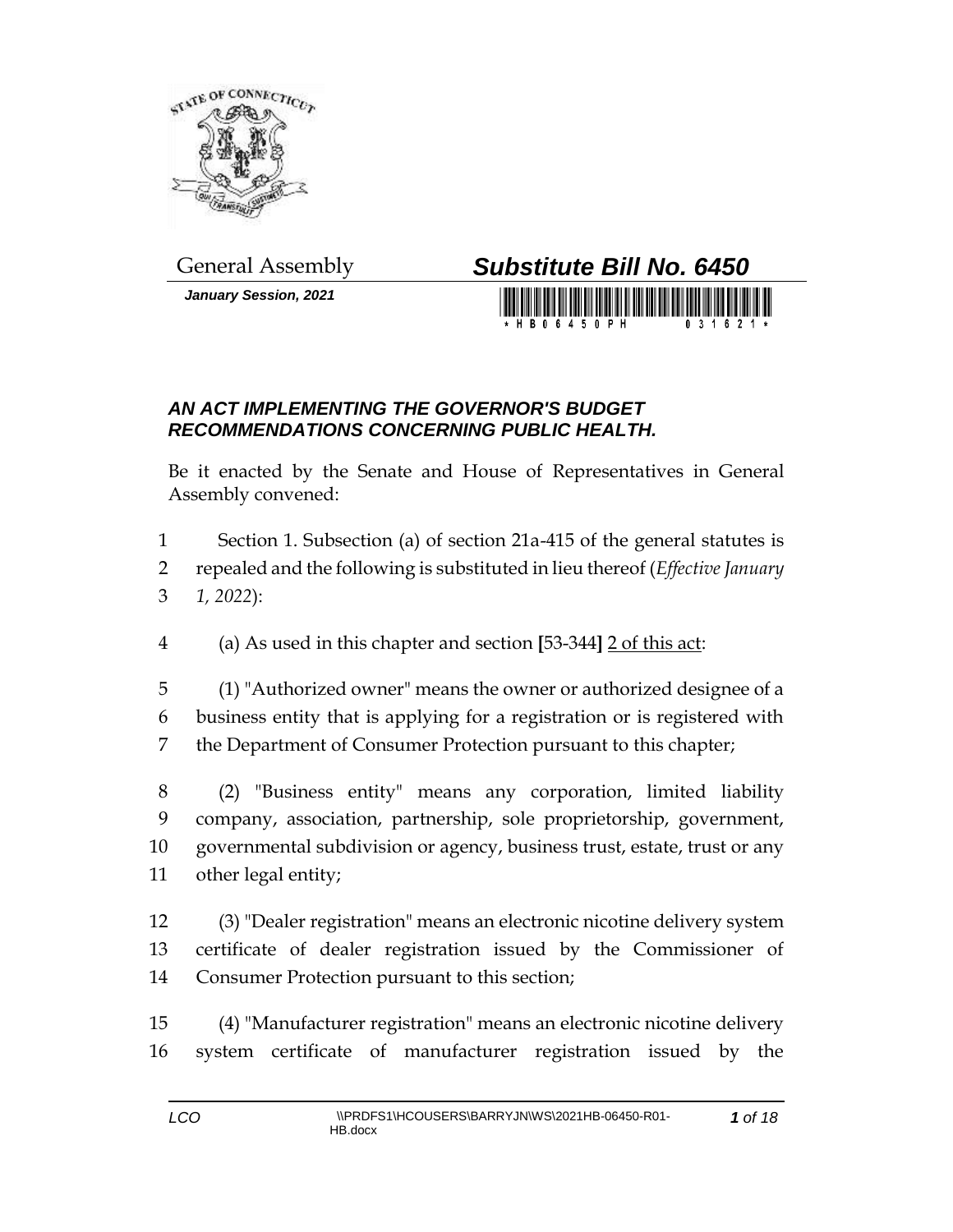Commissioner of Consumer Protection pursuant to section 21a-415a to any person who mixes, compounds, repackages or resizes any nicotine-containing electronic nicotine delivery system or vapor product;

 (5) "Electronic cigarette liquid" means a liquid that, when used in an electronic nicotine delivery system or vapor product, produces a vapor that may or may not include nicotine and is inhaled by the user of such electronic nicotine delivery system or vapor product;

 (6) "Electronic nicotine delivery system" means an electronic device used in the delivery of nicotine or other substances to a person inhaling from the device, and includes, but is not limited to, an electronic cigarette, electronic cigar, electronic cigarillo, electronic pipe or electronic hookah and any related device and any cartridge or other component of such device, including, but not limited to, electronic cigarette liquid;

 (7) "Vapor product" means any product that employs a heating element, power source, electronic circuit or other electronic, chemical or mechanical means, regardless of shape or size, to produce a vapor that may include nicotine and is inhaled by the user of such product. "Vapor product" does not include a medicinal or therapeutic product that is (A) used by a licensed health care provider to treat a patient in a health care setting, (B) used by a patient, as prescribed or directed by a licensed health care provider in any setting, or (C) any drug or device, as defined in the federal Food, Drug and Cosmetic Act, 21 USC 321, as amended from time to time, any combination product, as described in said act, 21 USC 353(g), as amended from time to time, or any biological product, as described in 42 USC 262, as amended from time to time, and 21 CFR 600.3, as amended from time to time, authorized for sale by the United States Food and Drug Administration;

 (8) "Sale" or "sell" means an act done intentionally by any person, whether done as principal, proprietor, agent, servant or employee, of transferring, or offering or attempting to transfer, for consideration, including bartering or exchanging, or offering to barter or exchange;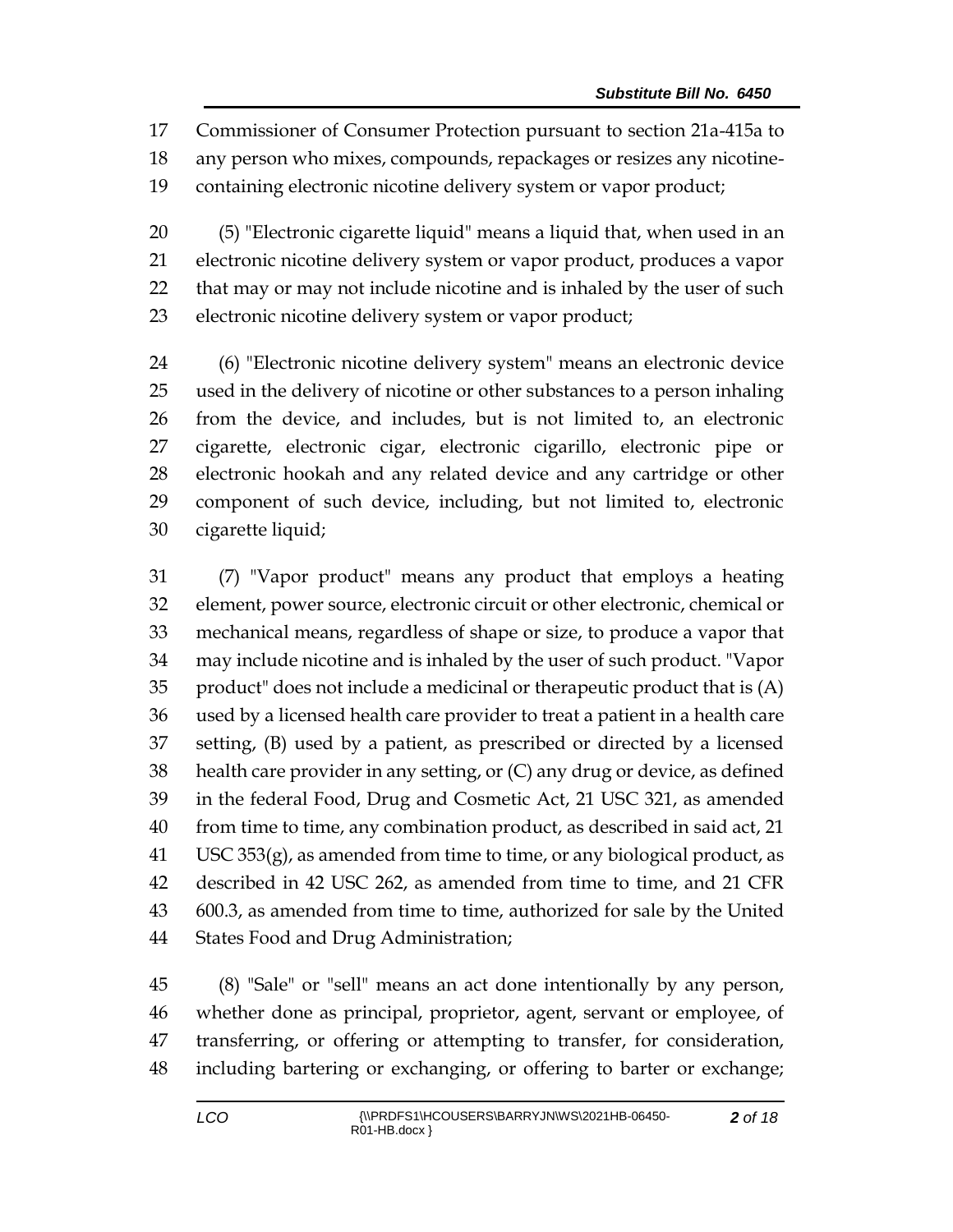**[**and**]**

 (9) "Deliver" or "delivering" means an act done intentionally by any person, whether as principal, proprietor, agent, servant or employee, of transferring, or offering or attempting to transfer, physical possession or control of an electronic nicotine delivery system or vapor product;

 (10) "Flavoring agent" means an additive used in food or drugs when such additive (A) is used in accordance with good manufacturing practice principles and in the minimum quantity required to produce its intended effect; (B) (i) consists of one or more ingredients generally recognized as safe in food or drugs, (ii) has been previously sanctioned for use in food or drugs by the state or the federal government, (iii) meets United States Pharmacopeia standards, or (iv) is an additive permitted for direct addition to food for human consumption pursuant 62 to 21 CFR 172, as amended from time to time;  $(C)$  is inert and produces no effect other than the instillation or modification of flavor; and (D) is not greater than five per cent of the total weight of the product.

 Sec. 2. (NEW) (*Effective January 1, 2022*) (a) No person shall sell, give, deliver or possess with intent to sell in this state an electronic nicotine delivery system or a vapor product with a flavoring agent, other than tobacco flavor, that has been added for the purpose of flavoring the contents of the electronic nicotine delivery system or vapor product. This section shall not apply to any product that the United States Secretary of Health and Human Services determines to be a modified risk tobacco product pursuant to 21 USC 387k, as amended from time to time.

 (b) (1) No person shall sell, give, deliver or possess with intent to sell, in this state an electronic nicotine delivery system or a vapor product with a nicotine content that is greater than thirty-five milligrams per milliliter. Each person with a manufacturer registration shall provide documentation to a person with a dealer registration, indicating the nicotine content, expressed as milligrams per milliliter, for each electronic nicotine delivery system and vapor product sold by such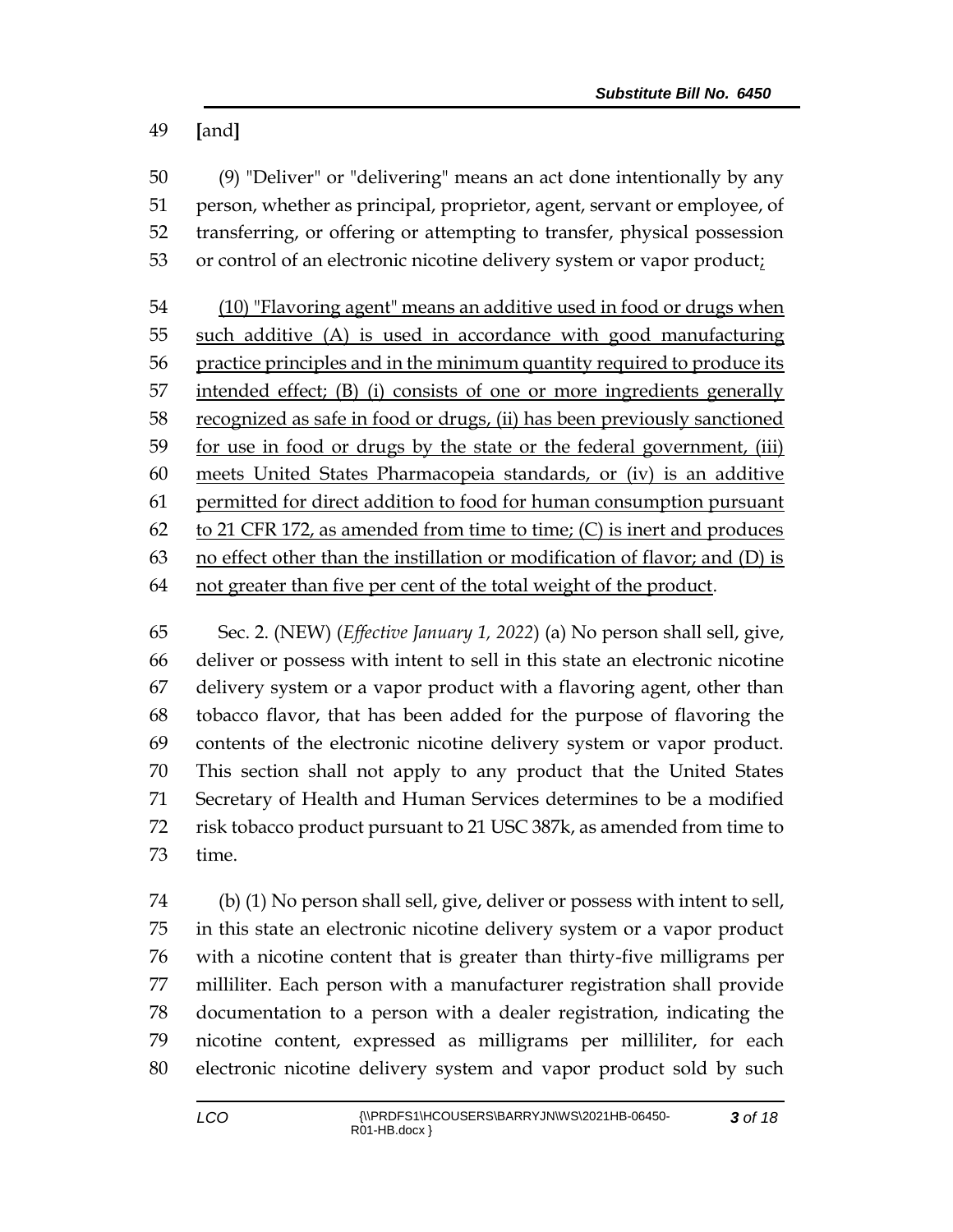person with a manufacturer registration to such person with a dealer registration.

 (2) Each business entity holding a dealer registration shall (A) maintain documentation, within the place of business identified in the business entity's application for dealer registration, of the nicotine content provided pursuant to subdivision (1) of this subsection by the person with a manufacturer registration, for each electronic nicotine delivery system and vapor product sold, given or delivered by such person to the business entity, and (B) provide such documentation at the request of the Commissioner of Mental Health and Addiction Services, or the commissioner's designee, during any unannounced compliance check conducted pursuant to section 21-415b of the general statutes, as amended by this act.

 (c) As used in this section, "person" means any individual, authorized owner of a business entity, retail establishment, as defined in section 19a-106a of the general statutes, partnership, company, limited liability company, public or private corporation, association, trustee, executor, administrator or other fiduciary or custodian.

 Sec. 3. Section 21a-415b of the general statutes is repealed and the following is substituted in lieu thereof (*Effective January 1, 2022*):

 (a) Each business entity with a dealer registration shall place and maintain in legible condition at each point of sale of electronic nicotine delivery systems or vapor products a notice to consumers that states (1) the sale, giving or delivering of electronic nicotine delivery systems and vapor products to any person under twenty-one years of age is 106 prohibited by section 53-344b, as amended by this act, (2) the use of false identification by a person under twenty-one years of age to purchase an electronic nicotine delivery system or a vapor product is prohibited, and (3) the penalties and fines for violating the provisions of this section and 110 section 53-344b, as amended by this act.

(b) (1) The Commissioner of Mental Health and Addiction Services,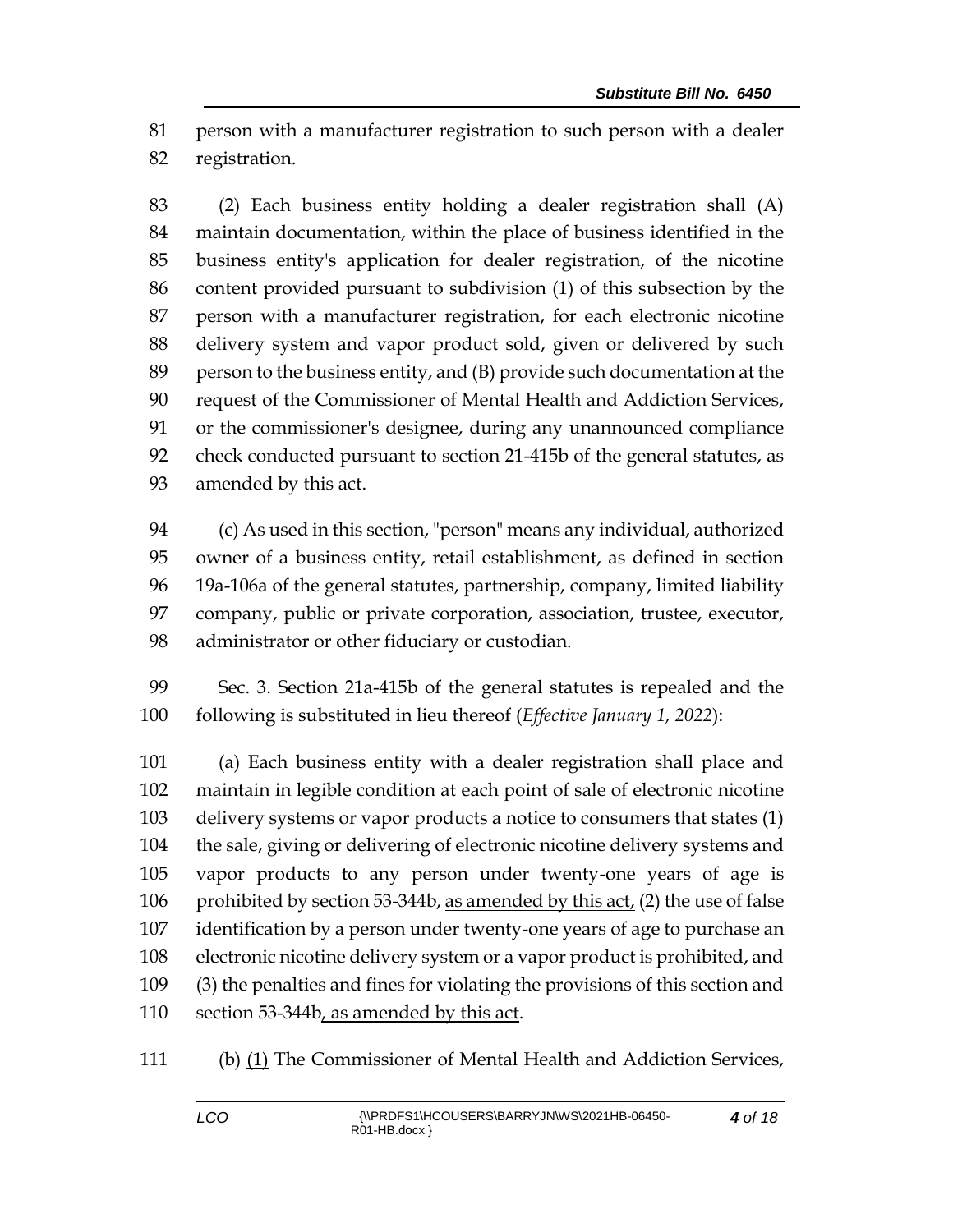or the commissioner's designee, shall conduct unannounced compliance checks on business entities **[**holding**]** with a dealer registration by engaging persons between the ages of sixteen and twenty to enter the place of business of each such business entity to attempt to purchase an electronic nicotine delivery system or a vapor product.

 (2) The Commissioner of Mental Health and Addiction Services, or the commissioner's designee, shall conduct unannounced compliance checks on business entities with a dealer registration to determine whether any such business entity is selling, giving or delivering or has sold, given or delivered any electronic nicotine delivery system or vapor product with a flavoring agent, other than tobacco flavor, that has been 123 added for the purpose of flavoring the contents of the electronic delivery system or vapor product, in violation of subsection (a) of section 2 of this act.

 (3) The Commissioner of Mental Health and Addiction Services, or the commissioner's designee, shall conduct unannounced compliance checks on business entities with a dealer registration to determine whether each such business entity is in possession of the documentation required under subsection (b) of section 2 of this act and whether such documentation indicates that electronic nicotine delivery systems or vapor products with a nicotine content greater than thirty-five milligrams per milliliter were sold, given or delivered by such business entity. The commissioner shall refer all business entities that do not possess such documentation or that sold, gave, delivered or possessed with intent to sell an electronic nicotine delivery system or a vapor product with a nicotine content that is greater than 35 milligrams per milliliter to the Commissioner of Revenue Services.

 (4) The commissioner shall conduct unannounced follow-up compliance checks of all noncompliant business entities and shall refer all noncompliant business entities to the Commissioner of Revenue Services.

(c) Upon receipt of a referral made pursuant to subsection (b) of this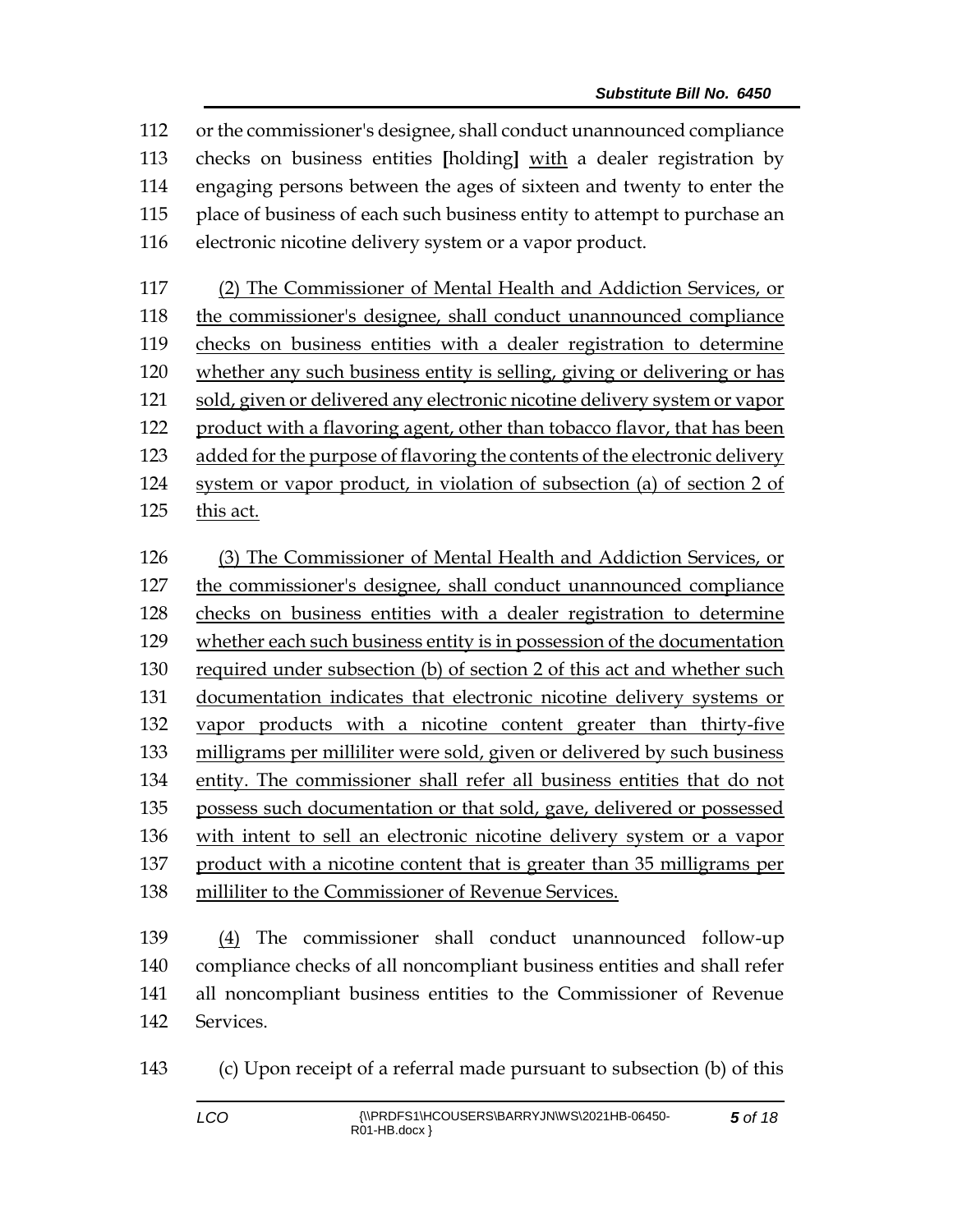section, the Commissioner of Revenue Services may, following a hearing, impose a civil penalty and direct the Commissioner of Consumer Protection to suspend or revoke the dealer registration of the business entity that is the subject of such referral. The Commissioner of Revenue Services shall provide such business entity with written notice of the hearing, specifying the time and place of such hearing and requiring such business entity to show cause why such dealer registration should not be suspended or revoked. The written notice of the hearing shall be mailed or delivered to such business entity not less than ten days preceding the date of the hearing. Such notice may be served personally or by registered or certified mail.

 (d) If the Commissioner of Revenue Services finds, after a hearing pursuant to subsection (c) of this section, that any person employed by any business entity issued a dealer registration under section 21a-415, as amended by this act, has sold, given or delivered an electronic nicotine delivery system or vapor product to a person under twenty-one years of age, other than a person under twenty-one years of age who is delivering or accepting delivery in such person's capacity as an employee, said commissioner shall, for the first violation, require such employee to successfully complete an online prevention education program administered by the Department of Mental Health and Addiction Services not later than thirty days after said commissioner's finding. Said commissioner shall assess any employee who fails to complete such program a civil penalty of **[**two**]** four hundred dollars. Said commissioner shall assess any employee a civil penalty of **[**two hundred fifty**]** five hundred dollars for a second or subsequent violation on or before twenty-four months after the date of the first violation.

 (e) (1) If the Commissioner of Revenue Services finds, after a hearing pursuant to subsection (c) of this section, that **[**(1)**]** (A) any business entity issued a dealer registration under section 21a-415, as amended by this act, has sold, given or delivered an electronic nicotine delivery system or vapor product to a person under twenty-one years of age, other than a person under twenty-one years of age who is delivering or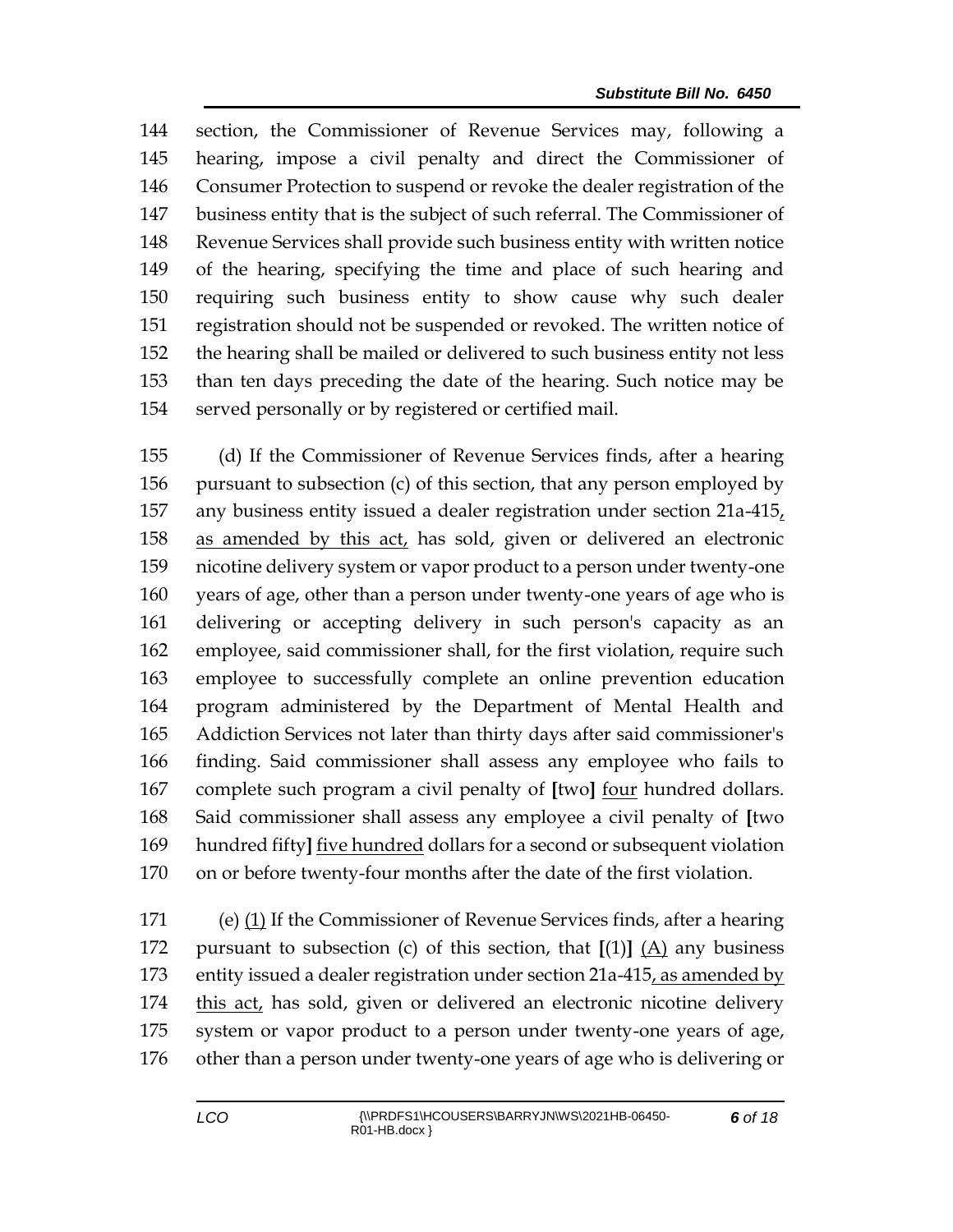accepting delivery in such person's capacity as an employee, or **[**(2)**]** (B) such person's employee has sold, given or delivered an electronic nicotine delivery system or vapor product to a person under twenty-one years of age, the commissioner shall, for the first violation, require the authorized owner of such business entity to successfully complete an online prevention education program administered by the Department of Mental Health and Addiction Services not later than thirty days after said commissioner's finding. Said commissioner shall assess any business entity issued a dealer registration, whose authorized owner fails to complete such program, a civil penalty of **[**three**]** six hundred dollars for the first violation.

 (2) Said commissioner shall assess such business entity a civil penalty of **[**seven hundred fifty**]** one thousand five hundred dollars for a second violation on or before twenty-four months after the date of the first violation.

 (3) For a third violation by such business entity on or before twenty- four months after the date of the first violation, said commissioner shall assess such business entity a civil penalty of **[**one**]** two thousand dollars and notify the Commissioner of Consumer Protection that the dealer registration held by such business entity under this chapter shall be suspended for not less than thirty days.

 (4) For a fourth violation on or before twenty-four months after the date of the first violation, the Commissioner of Revenue Services shall assess such business entity a civil penalty of **[**one**]** two thousand dollars and notify the Commissioner of Consumer Protection that the dealer registration held by such business entity under **[**said**]** this chapter shall be revoked. The Commissioner of Revenue Services shall order such business entity to conspicuously post a notice in a public place stating that electronic nicotine delivery systems and vapor products cannot be sold during the period of suspension or revocation and the reasons for such suspension or revocation. Any sale of an electronic nicotine delivery system or vapor product by such business entity during the period of such suspension or revocation shall be deemed an additional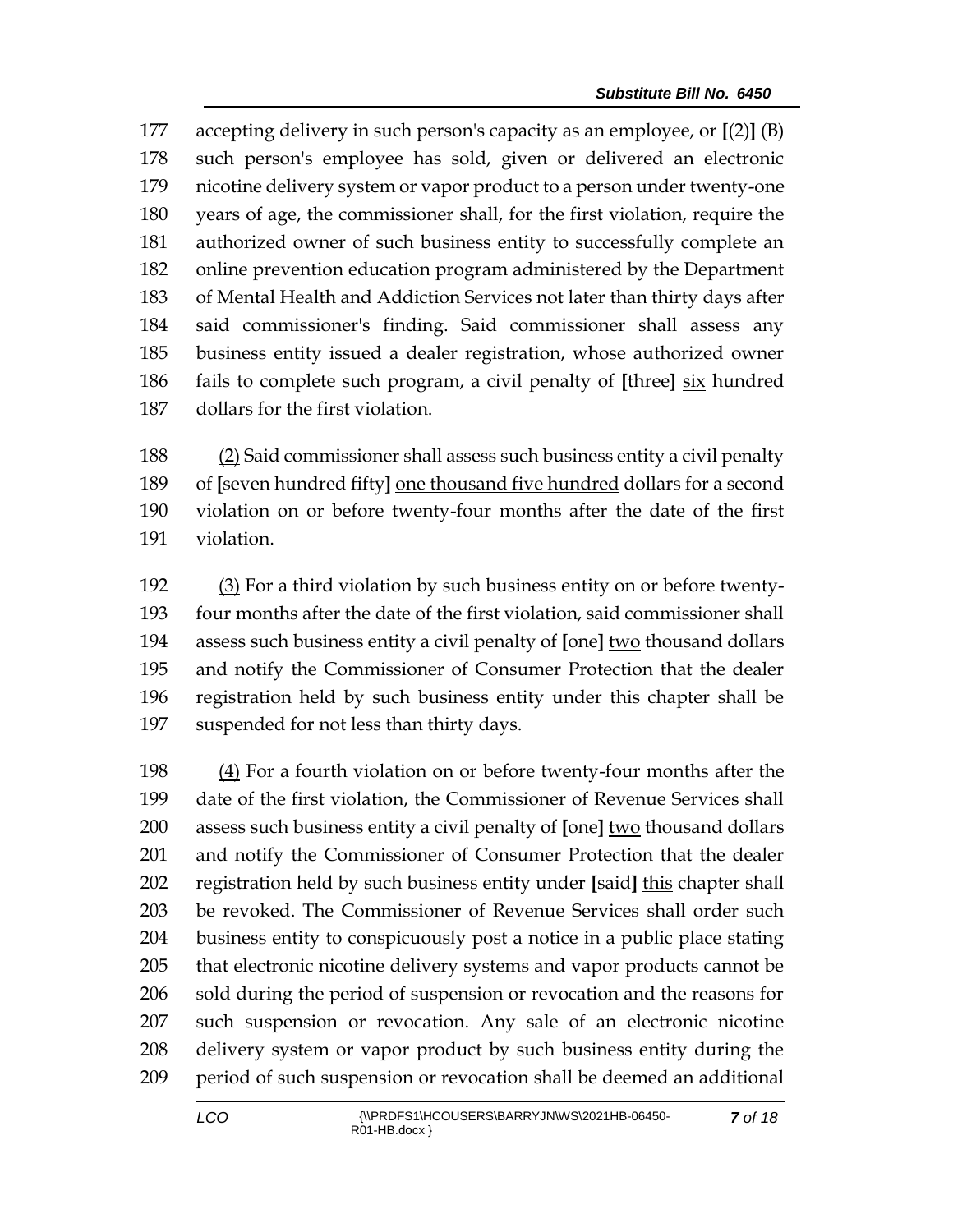violation of this section.

| 211 | (f) (1) If the Commissioner of Revenue Services finds, after a hearing      |  |
|-----|-----------------------------------------------------------------------------|--|
| 212 | pursuant to subsection (c) of this section, that (A) any business entity    |  |
| 213 | issued a dealer registration under section 21a-415, as amended by this      |  |
| 214 | act, has sold, given or delivered an electronic nicotine delivery system    |  |
| 215 | or vapor product with a flavoring agent, other than tobacco flavor, that    |  |
| 216 | has been added for the purpose of flavoring the contents of the             |  |
| 217 | electronic nicotine delivery system or vapor product, or (B) any such       |  |
| 218 | business entity does not possess documentation of nicotine content or       |  |
| 219 | nicotine content that indicates a level of nicotine that is greater than    |  |
| 220 | thirty-five milligrams per milliliter for any electronic nicotine delivery  |  |
| 221 | system or vapor product sold, given or delivered within the retail          |  |
| 222 | establishment of the business entity, the commissioner shall, for the first |  |
| 223 | violation, require the authorized owner of such business entity to          |  |
| 224 | successfully complete an online prevention education program                |  |
| 225 | administered by the Department of Mental Health and Addiction               |  |
| 226 | Services not later than thirty days after said commissioner's finding.      |  |
| 227 | Said commissioner shall assess any business entity issued a dealer          |  |
| 228 | registration, whose authorized owner fails to complete such program, a      |  |
| 229 | civil penalty of six hundred dollars for the first violation.               |  |
| 230 | (2) Said commissioner shall assess such business entity a civil penalty     |  |
| 231 | of one thousand five hundred dollars for a second violation on or before    |  |
| 232 | twenty-four months after the date of the first violation.                   |  |
|     |                                                                             |  |
| 233 | (3) For a third violation by such business entity on or before twenty-      |  |
| 234 | four months after the date of the first violation, said commissioner shall  |  |
| 235 | assess such business entity a civil penalty of two thousand dollars and     |  |
| 236 | notify the Commissioner of Consumer Protection that the dealer              |  |
| 237 | registration held by such business entity under this chapter shall be       |  |
| 238 | suspended for not less than thirty days.                                    |  |
| 239 | (4) For a fourth violation on or before twenty-four months after the        |  |

240 date of the first violation, the Commissioner of Revenue Services shall assess such business entity a civil penalty of two thousand dollars and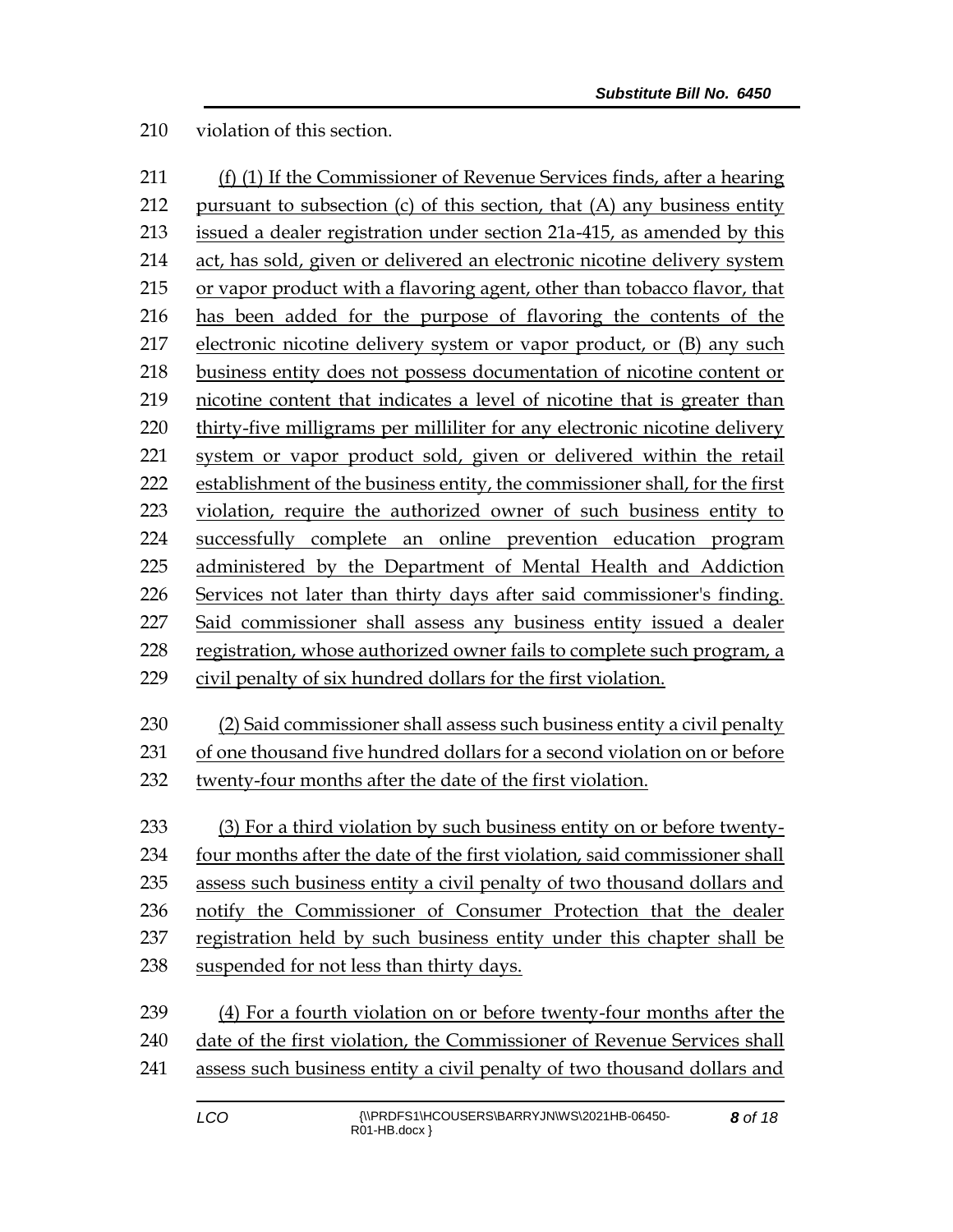notify the Commissioner of Consumer Protection that the dealer registration held by such business entity under this chapter shall be revoked. The Commissioner of Revenue Services shall order such business entity to conspicuously post a notice in a public place stating that electronic nicotine delivery systems and vapor products cannot be 247 sold during the period of suspension or revocation and the reasons for such suspension or revocation. Any sale of an electronic nicotine delivery system or vapor product by such business entity during the period of such suspension or revocation shall be deemed an additional violation of this section.

 **[**(f)**]** (g) Upon receipt of notice of determination from the Commissioner of Revenue Services made under subsection (e) or (f) of this section, the Commissioner of Consumer Protection shall suspend or revoke the dealer registration of the business entity that is the subject of **[**said**]** the determination. The Commissioner of Consumer Protection shall not be required to hold a hearing in connection with any notice of determination received from the Commissioner of Revenue Services under this section.

 **[**(g)**]** (h) The Commissioner of Consumer Protection shall not issue a new dealer registration to a former registrant whose dealer registration was revoked unless the commissioner is satisfied that such business entity that holds a dealer registration will comply with the provisions of 264 this chapter and any regulations related thereto, and section 53-344b, as amended by this act.

 Sec. 4. Section 12-295a of the general statutes is repealed and the following is substituted in lieu thereof (*Effective January 1, 2022*):

 (a) If the Commissioner of Revenue Services finds, after a hearing, that any person employed by a dealer or distributor, as defined in section 12-285, has sold, given or delivered cigarettes or tobacco products to a person under twenty-one years of age other than a person under twenty-one years of age who is delivering or accepting delivery in such person's capacity as an employee, said commissioner shall, for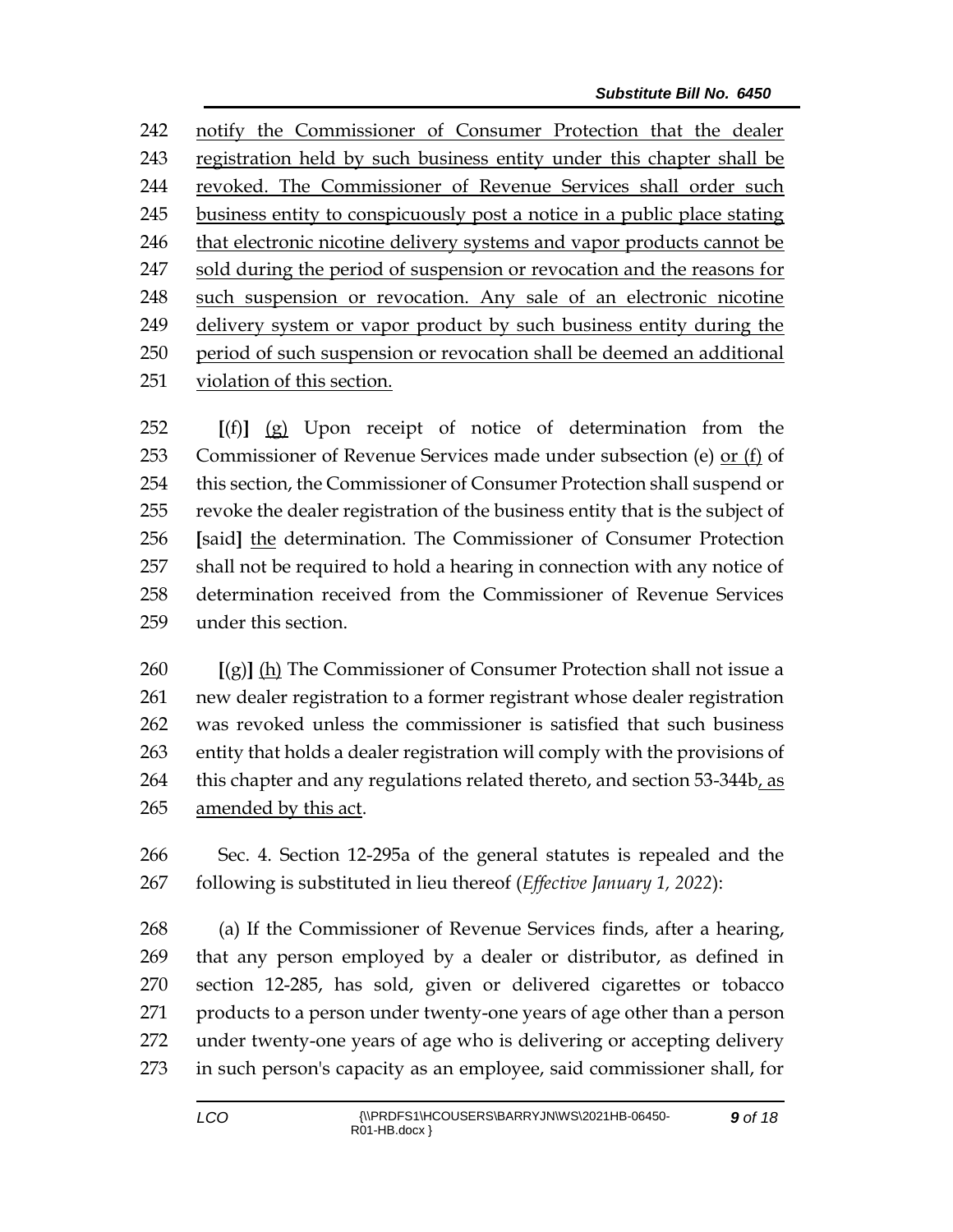the first violation, require such person to successfully complete an online tobacco prevention education program administered by the Department of Mental Health and Addiction Services not later than thirty days after said commissioner's finding. Said commissioner shall assess any person who fails to complete such program a civil penalty of **[**two**]** <u>four</u> hundred dollars. Said commissioner shall assess any person employed by a dealer or distributor a civil penalty of **[**two hundred fifty**]** five hundred dollars for a second or subsequent violation on or before twenty-four months after the date of the first violation.

283 (b)  $(1)$  If the Commissioner of Revenue Services finds, after a hearing, that any dealer or distributor has sold, given or delivered cigarettes or a tobacco product to a person under twenty-one years of age other than a person under twenty-one years of age who is delivering or accepting delivery in such person's capacity as an employee, or such dealer or distributor's employee has sold, given or delivered cigarettes or a tobacco product to such person, said commissioner shall require such dealer or distributor, for the first violation, to successfully complete an online tobacco prevention education program administered by the Department of Mental Health and Addiction Services not later than thirty days after said commissioner's finding. Said commissioner shall assess any dealer or distributor who fails to complete such program a civil penalty of **[**three**]** six hundred dollars.

 (2) Said commissioner shall assess **[**any**]** such dealer or distributor a civil penalty of **[**seven hundred fifty**]** one thousand five hundred dollars for a second violation on or before twenty-four months after the date of the first violation.

 (3) For a third violation on or before twenty-four months after the date of the first violation, said commissioner shall assess such dealer or distributor a civil penalty of **[**one**]** two thousand dollars and suspend any license held by such dealer or distributor under this chapter for not less than thirty days.

(4) For a fourth violation on or before twenty-four months after the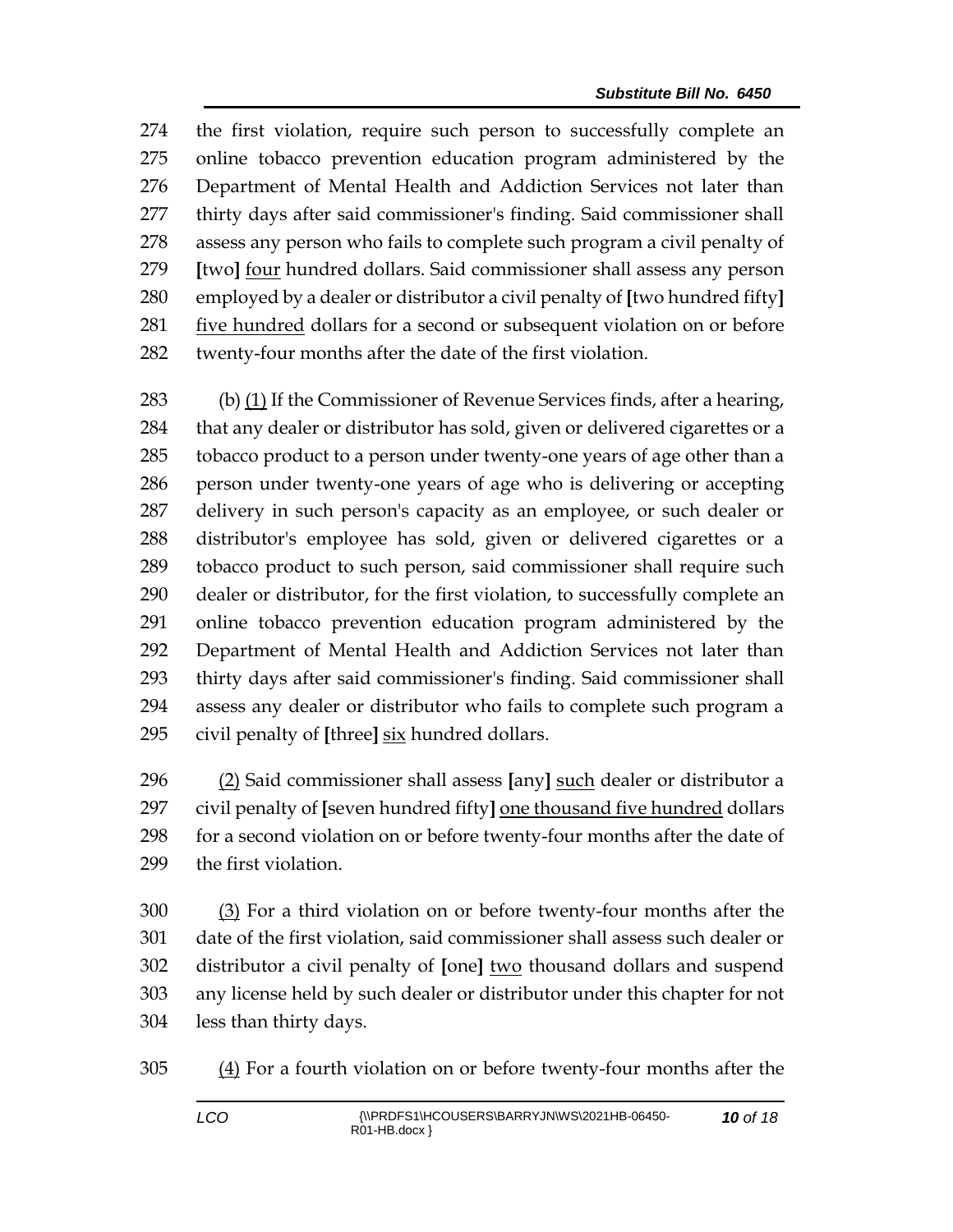date of the first violation, said commissioner shall assess such dealer or distributor a civil penalty of **[**one**]** two thousand dollars and revoke any license issued to such dealer or distributor under this chapter. Said commissioner shall order such distributor or dealer to conspicuously post a notice in a public place within such distributor's or dealer's establishment stating that cigarettes and tobacco products cannot be sold during the period of such suspension or revocation and the reasons for such suspension or revocation. Any sale of cigarettes or a tobacco product by such dealer or distributor during such suspension or revocation shall be deemed an additional violation of this subsection.

 (c) (1) If the Commissioner of Revenue Services finds, after a hearing, that any owner of an establishment in which a cigarette vending machine or restricted cigarette vending machine is located has sold, given or delivered cigarettes or tobacco products from any such machine to a person under twenty-one years of age other than a person under twenty-one years of age who is delivering or accepting delivery in such person's capacity as an employee, or has allowed cigarettes or tobacco products to be sold, given or delivered to such person from any such machine, said commissioner shall require such owner, for the first violation, to successfully complete an online tobacco prevention education program administered by the Department of Mental Health and Addiction Services not later than thirty days after said commissioner's finding. Said commissioner shall assess any owner who fails to complete such program a civil penalty of **[**five hundred**]** one thousand dollars.

 (2) Said commissioner shall assess **[**any**]** such owner a civil penalty of **[**seven hundred fifty**]** one thousand five hundred dollars for a second violation on or before twenty-four months after the date of the first violation.

 (3) For a third violation on or before twenty-four months after the date of the first violation, said commissioner shall assess such owner a civil penalty of **[**one**]** two thousand dollars and immediately remove any such machine from such establishment and no such machine may be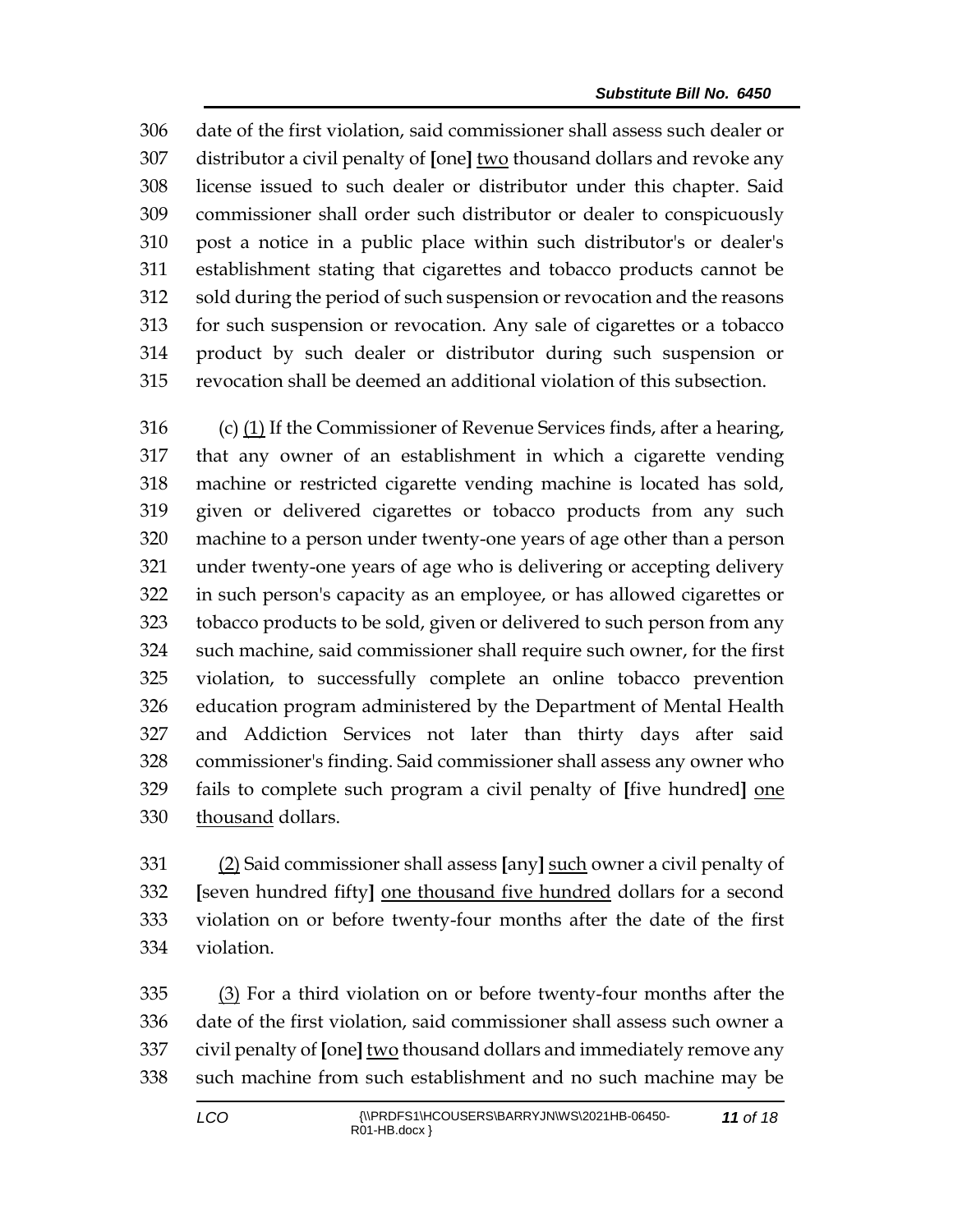placed in such establishment for a period of one year following such removal.

 (d) Any person aggrieved by any action of the commissioner pursuant to this section may take any appeal of such action as provided in sections 12-311 and 12-312.

 Sec. 5. Subsection (b) of section 53-344 of the general statutes is repealed and the following is substituted in lieu thereof (*Effective January 1, 2022*):

 (b) Any person who sells, gives or delivers to any person under twenty-one years of age cigarettes or a tobacco product shall be fined not more than **[**three**]** six hundred dollars for the first offense, not more than **[**seven hundred fifty**]** one thousand five hundred dollars for a second offense on or before twenty-four months after the date of the first offense and not more than **[**one**]** two thousand dollars for each subsequent offense on or before twenty-four months after the date of the first offense. The provisions of this subsection shall not apply to a person under twenty-one years of age who is delivering or accepting delivery of cigarettes or a tobacco product (1) in such person's capacity as an employee, or (2) as part of a scientific study being conducted by an organization for the purpose of medical research to further efforts in cigarette and tobacco product use prevention and cessation, provided such medical research has been approved by the organization's institutional review board, as defined in section 21a-408.

 Sec. 6. Subsection (b) of section 53-344b of the general statutes is repealed and the following is substituted in lieu thereof (*Effective January 1, 2022*):

 (b) Any person who sells, gives or delivers to any person under twenty-one years of age an electronic nicotine delivery system or vapor product in any form shall be fined not more than **[**three**]** six hundred dollars for the first offense, not more than **[**seven hundred fifty**]** one 369 thousand five hundred dollars for a second offense on or before twenty-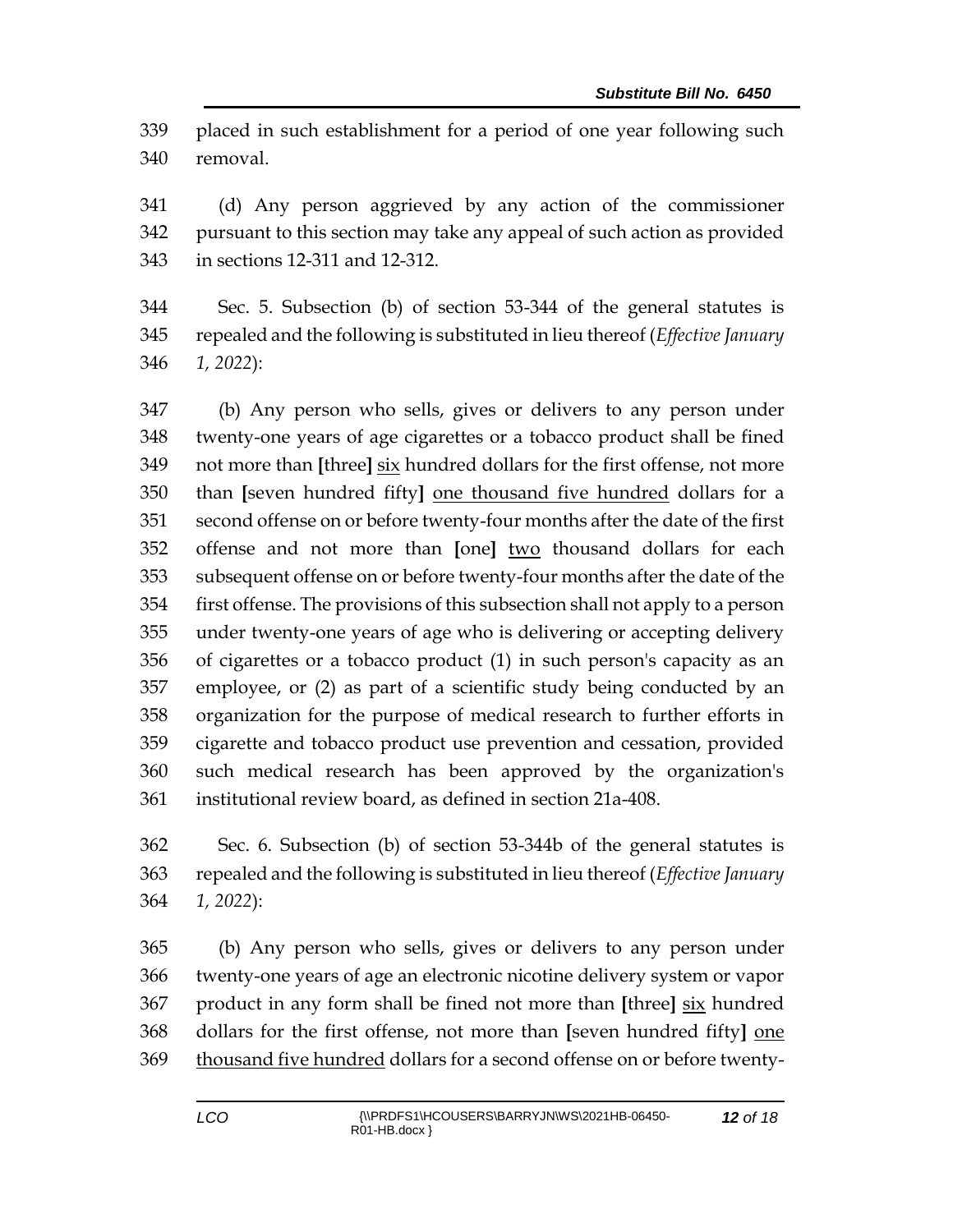four months after the date of the first offense and not more than **[**one**]** two thousand dollars for each subsequent offense on or before twenty- four months after the date of the first offense. The provisions of this subsection shall not apply to a person under twenty-one years of age who is delivering or accepting delivery of an electronic nicotine delivery system or vapor product (1) in such person's capacity as an employee, or (2) as part of a scientific study being conducted by an organization for the purpose of medical research to further efforts in tobacco use prevention and cessation, provided such medical research has been approved by the organization's institutional review board, as defined in section 21a-408.

 Sec. 7. Section 38a-1083 of the general statutes is repealed and the following is substituted in lieu thereof (*Effective January 1, 2022*):

 (a) For purposes of sections 38a-1080 to 38a-1093, inclusive, "purposes of the exchange" means the purposes of and the pursuit of the goals of the exchange expressed in and pursuant to this section and the performance of the duties and responsibilities of the exchange set forth in sections 38a-1084 to 38a-1087, inclusive, which are hereby determined to be public purposes for which public funds may be expended. The powers enumerated in this section shall be interpreted broadly to effectuate the purposes of the exchange and shall not be construed as a limitation of powers.

 (b) The goals of the exchange shall be to reduce the number of individuals without health insurance in this state and assist individuals and small employers in the procurement of health insurance by, among other services, offering easily comparable and understandable information about health insurance options.

(c) The exchange is authorized and empowered to:

 (1) Have perpetual succession as a body politic and corporate and to adopt bylaws for the regulation of its affairs and the conduct of its business;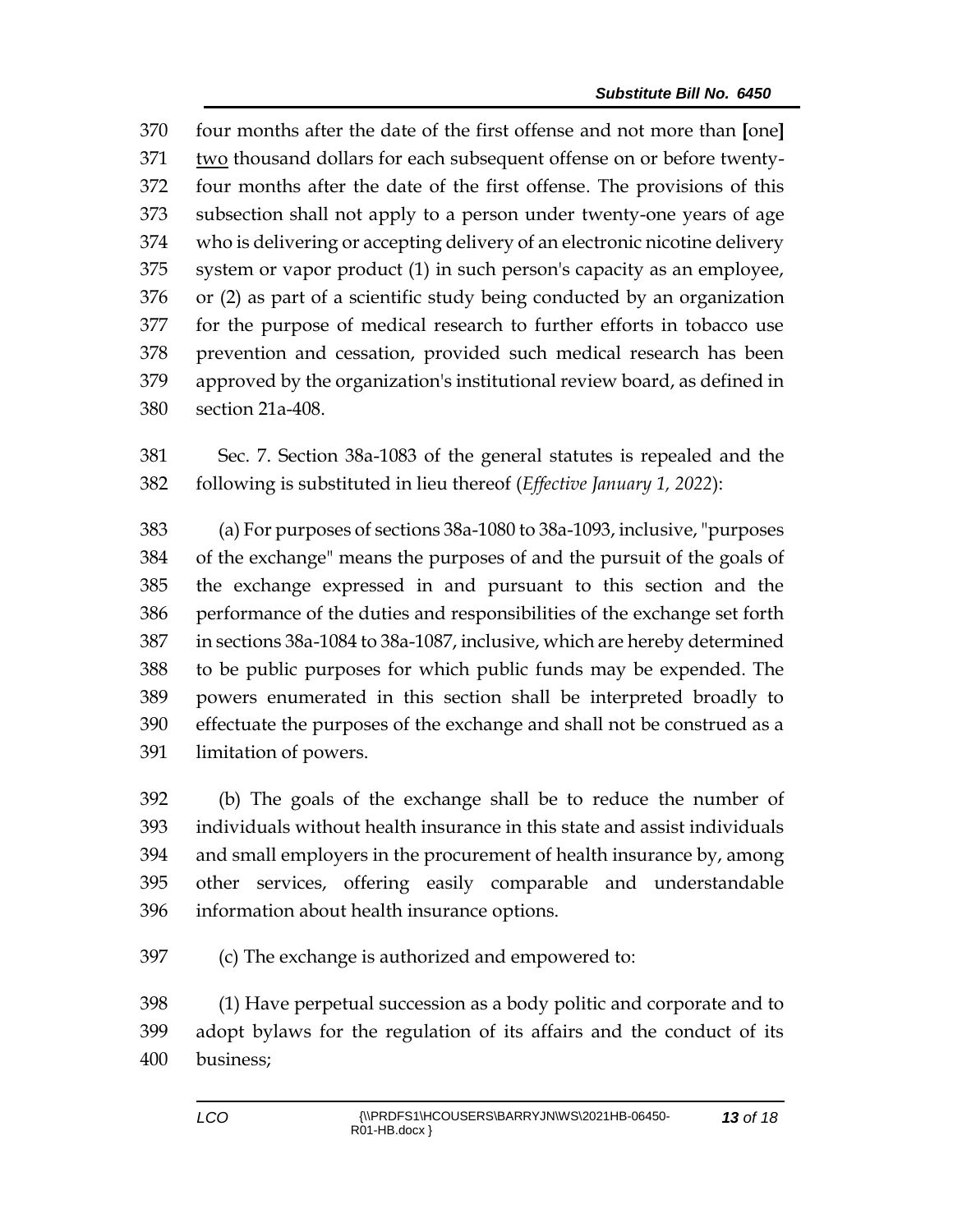(2) Adopt an official seal and alter the same at pleasure;

 (3) Maintain an office in the state at such place or places as it may designate;

 (4) Employ such assistants, agents, managers and other employees as may be necessary or desirable;

 (5) Acquire, lease, purchase, own, manage, hold and dispose of real and personal property, and lease, convey or deal in or enter into agreements with respect to such property on any terms necessary or incidental to the carrying out of these purposes, provided all such acquisitions of real property for the exchange's own use with amounts appropriated by this state to the exchange or with the proceeds of bonds supported by the full faith and credit of this state shall be subject to the approval of the Secretary of the Office of Policy and Management and the provisions of section 4b-23;

 (6) Receive and accept, from any source, aid or contributions, including money, property, labor and other things of value;

 (7) Charge assessments or user fees to health carriers that are capable of offering a qualified health plan through the exchange or otherwise generate funding necessary to support the operations of the exchange and the all-payer claims database program established under section 19a-755a and impose interest and penalties on such health carriers for delinquent payments of such assessments or fees;

 (8) Procure insurance against loss in connection with its property and other assets in such amounts and from such insurers as it deems desirable;

 (9) Invest any funds not needed for immediate use or disbursement in obligations issued or guaranteed by the United States of America or the state and in obligations that are legal investments for savings banks in the state;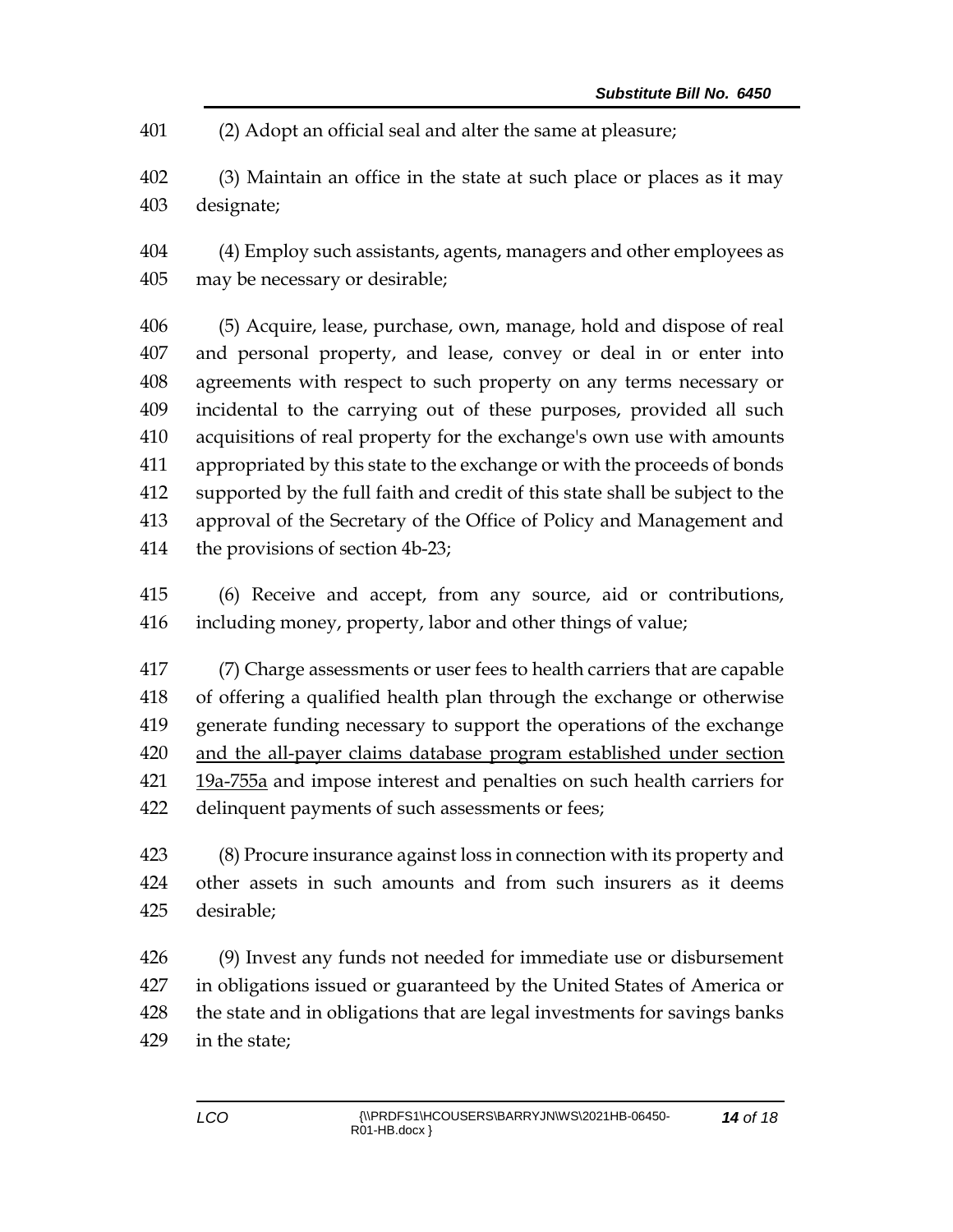- (10) Issue bonds, bond anticipation notes and other obligations of the exchange for any of its corporate purposes, and to fund or refund the same and provide for the rights of the holders thereof, and to secure the same by pledge of revenues, notes and mortgages of others;
- (11) Borrow money for the purpose of obtaining working capital;
- (12) Account for and audit funds of the exchange and any recipients of funds from the exchange;

 (13) Make and enter into any contract or agreement necessary or incidental to the performance of its duties and execution of its powers, including, but not limited to, an agreement with the Office of Health Strategy to use funds collected under this section for the operation of the all-payer claims database established under section 19a-755a and to 442 receive data from such database. The contracts entered into by the exchange shall not be subject to the approval of any other state department, office or agency, provided copies of all contracts of the exchange shall be maintained by the exchange as public records, subject to the proprietary rights of any party to the contract, except any agreement with the Office of Health Strategy shall be subject to approval by said office and the Office of Policy and Management and no portion 449 of such agreement shall be considered proprietary;

 (14) To the extent permitted under its contract with other persons, consent to any termination, modification, forgiveness or other change of any term of any contractual right, payment, royalty, contract or agreement of any kind to which the exchange is a party;

 (15) Award grants to trained and certified individuals and institutions that will assist individuals, families and small employers and their employees in enrolling in appropriate coverage through the exchange. Applications for grants from the exchange shall be made on a form prescribed by the board;

 (16) Limit the number of plans offered, and use selective criteria in determining which plans to offer, through the exchange, provided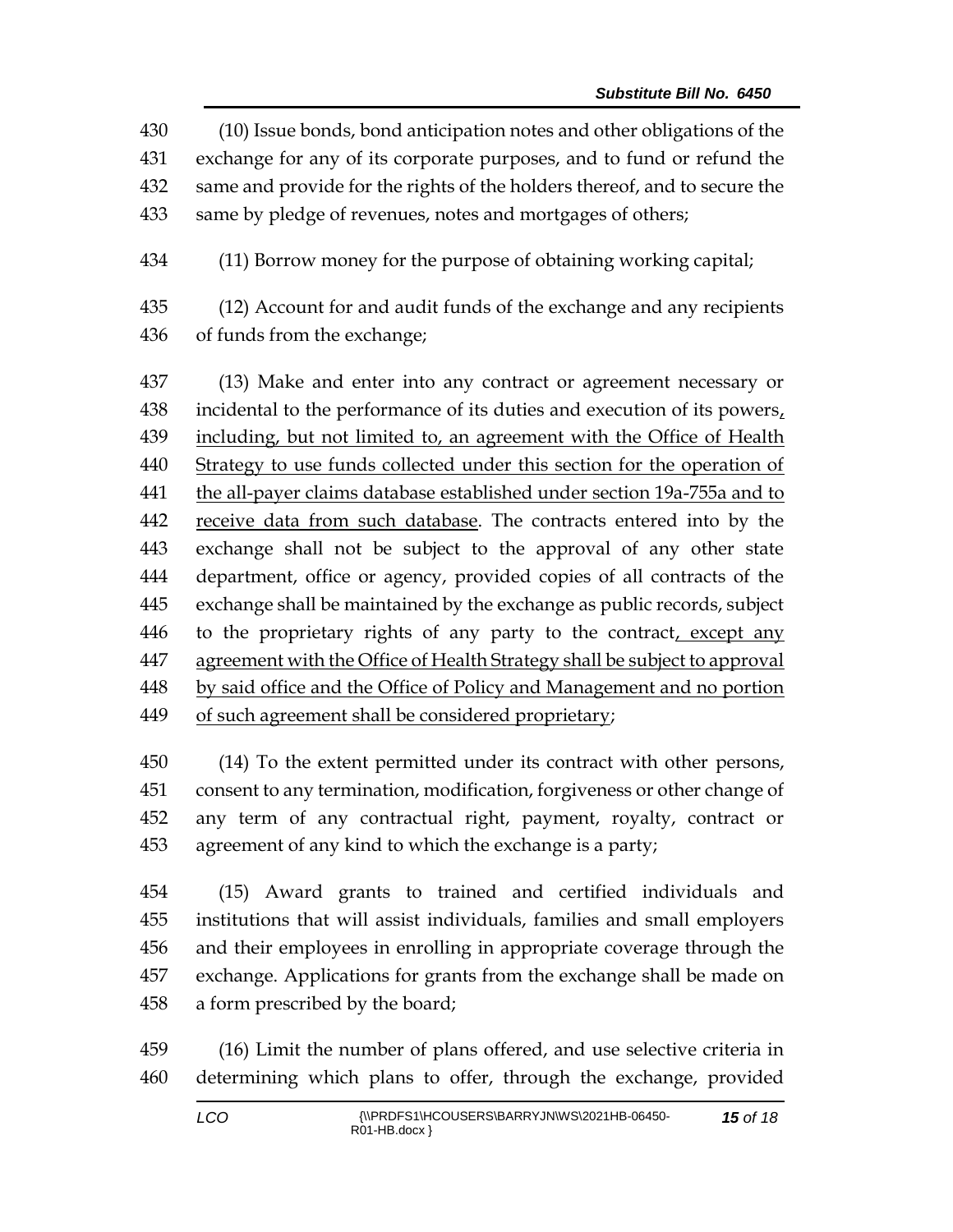individuals and employers have an adequate number and selection of choices;

 (17) Evaluate jointly with the Health Care Cabinet established pursuant to section 19a-725 the feasibility of implementing a basic health program option as set forth in Section 1331 of the Affordable Care Act;

 (18) Establish one or more subsidiaries, in accordance with section 38a-1093, to further the purposes of the exchange;

 (19) Make loans to each subsidiary established pursuant to section 38a-1093 from the assets of the exchange and the proceeds of bonds, bond anticipation notes and other obligations issued by the exchange or assign or transfer to such subsidiary any of the rights, moneys or other assets of the exchange, provided such assignment or transfer is not in violation of state or federal law;

(20) Sue and be sued, plead and be impleaded;

 (21) Adopt regular procedures that are not in conflict with other provisions of the general statutes, for exercising the power of the exchange; and

 (22) Do all acts and things necessary and convenient to carry out the purposes of the exchange, provided such acts or things shall not conflict with the provisions of the Affordable Care Act, regulations adopted thereunder or federal guidance issued pursuant to the Affordable Care Act.

 (d) (1) The chief executive officer of the exchange shall provide to the commissioner the name of any health carrier that fails to pay any assessment or user fee under subdivision (7) of subsection (c) of this section to the exchange. The commissioner shall see that all laws respecting the authority of the exchange pursuant to said subdivision (7) are faithfully executed. The commissioner has all the powers specifically granted under this title and all further powers that are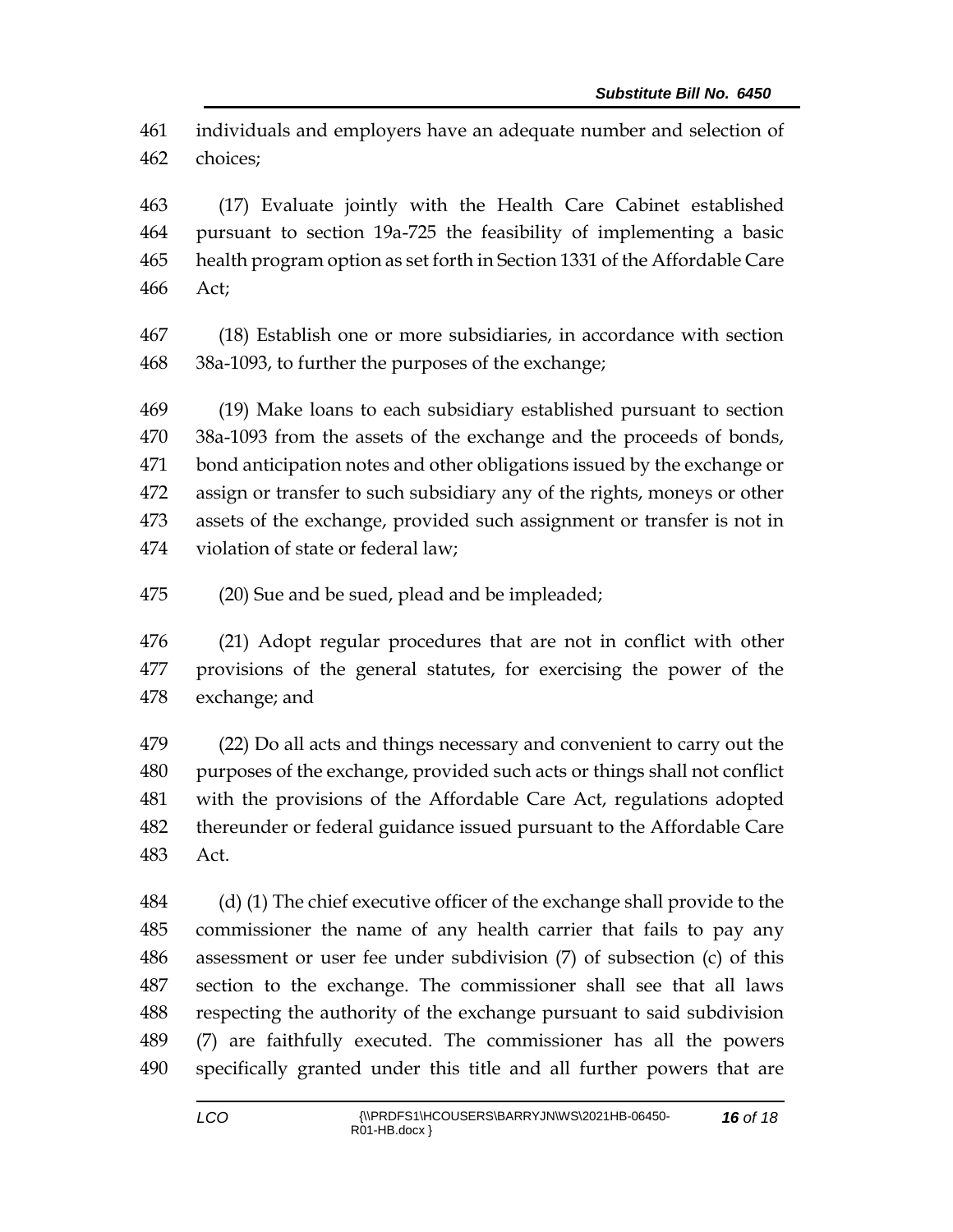reasonable and necessary to enable the commissioner to enforce the provisions of said subdivision (7).

 (2) Any health carrier aggrieved by an administrative action taken by the commissioner under subdivision (1) of this subsection may appeal therefrom in accordance with the provisions of section 4-183, except venue for such appeal shall be in the judicial district of New Britain.

 Sec. 8. Section 38a-47 of the general statutes is repealed and the following is substituted in lieu thereof (*Effective January 1, 2022*):

 (a) All domestic insurance companies and other domestic entities subject to taxation under chapter 207 shall, in accordance with section 38a-48, annually pay to the Insurance Commissioner, for deposit in the Insurance Fund established under section 38a-52a, an amount equal to:

 (1) The actual expenditures made by the Insurance Department during each fiscal year, and the actual expenditures made by the Office of the Healthcare Advocate, including the cost of fringe benefits for department and office personnel as estimated by the Comptroller;

 (2) The amount appropriated to the Office of Health Strategy from the Insurance Fund for the fiscal year, including the cost of fringe benefits for office personnel as estimated by the Comptroller shall be reduced by the amount of federal reimbursement received for allowable Medicaid administrative expenses;

 (3) The expenditures made on behalf of the department and said offices from the Capital Equipment Purchase Fund pursuant to section 4a-9 for such year, but excluding such estimated expenditures made on behalf of the Health Systems Planning Unit of the Office of Health Strategy; and

 (4) The amount appropriated to the Department of Aging and Disability Services for the fall prevention program established in section 17a-303a from the Insurance Fund for the fiscal year.